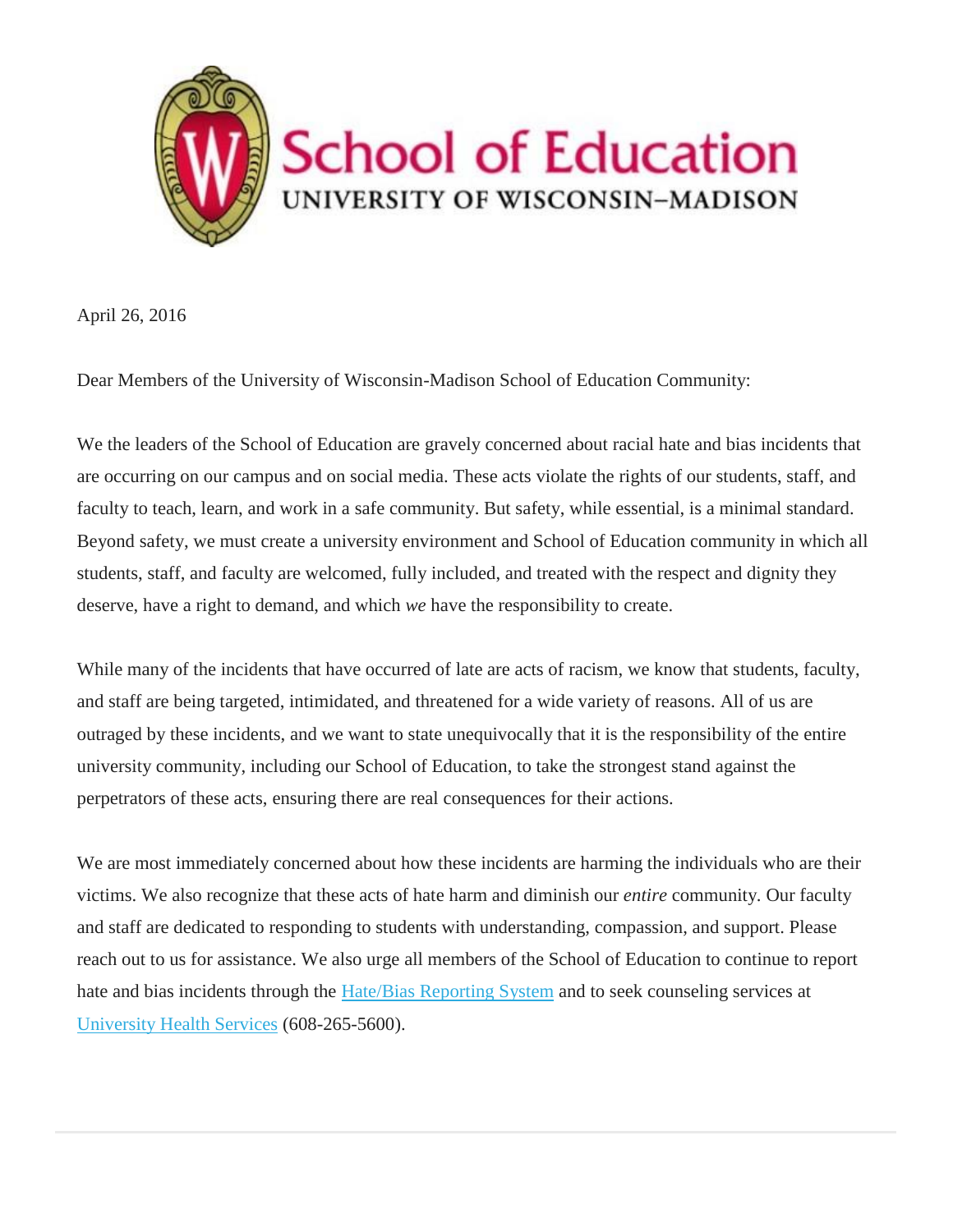At the UW-Madison School of Education, we deeply value equity, diversity, and inclusion, and we have a long history of commitment to these principles. In the 1970s, we established one of the first equity and diversity committees on campus, and we are home to renowned scholars in these areas. Ye we know too, that some of our students have been marginalized in their programs and that faculty and staff have reported similar experiences in their work settings. Clearly we have not been living up to our own high expectations.

As an institution dedicated to learning and teaching, we must not only stand for, but actually create, an intellectual community in which diversity is understood to be essential to what we seek to become. We must commit to diversity not only so that all of our community members *feel* included, and not only because they must *be* included, but because diversity is integral to the success of all of us and our school. We thus affirm, in the strongest possible terms, our commitment to support our students, faculty, and staff as they work to make ours a welcoming and inclusive community. To create a more inclusive climate, we need to take immediate, thoughtful, and sustained actions.

Towards these ends, beginning immediately:

- We will provide professional development opportunities to faculty, teaching assistants, and staff in the School of Education on detecting bias; creating inclusive classroom environments; implementing restorative justice; conducting discussions on issues related to diversity and inclusion; and responding in real time to microaggressions, hate speech, and hateful activity.
- We will organize an institutional response plan so that faculty, staff and students can promptly address such incidents in our classrooms and programs.
- We will support the university's efforts to improve campus-wide climate, including providing opportunities for students in our school and across campus to develop the skills and dispositions needed to live and learn in a diverse community.
- We will hold a series of open forums for students, faculty, and staff to share their experiences and offer recommendations for specific actions to improve our school's climate. Not only will we participate in the Division of Diversity, Equity, and Educational Achievement's climate survey; we will supplement it with information-gathering methods to create a fuller picture of what we need to change to make our school more inclusive in every way.

The School of Education will not tolerate actions meant to hurt, alienate, or divide the members of our community. Instead, we are committed to moving forward to create a safer, more welcoming, and more inclusive school.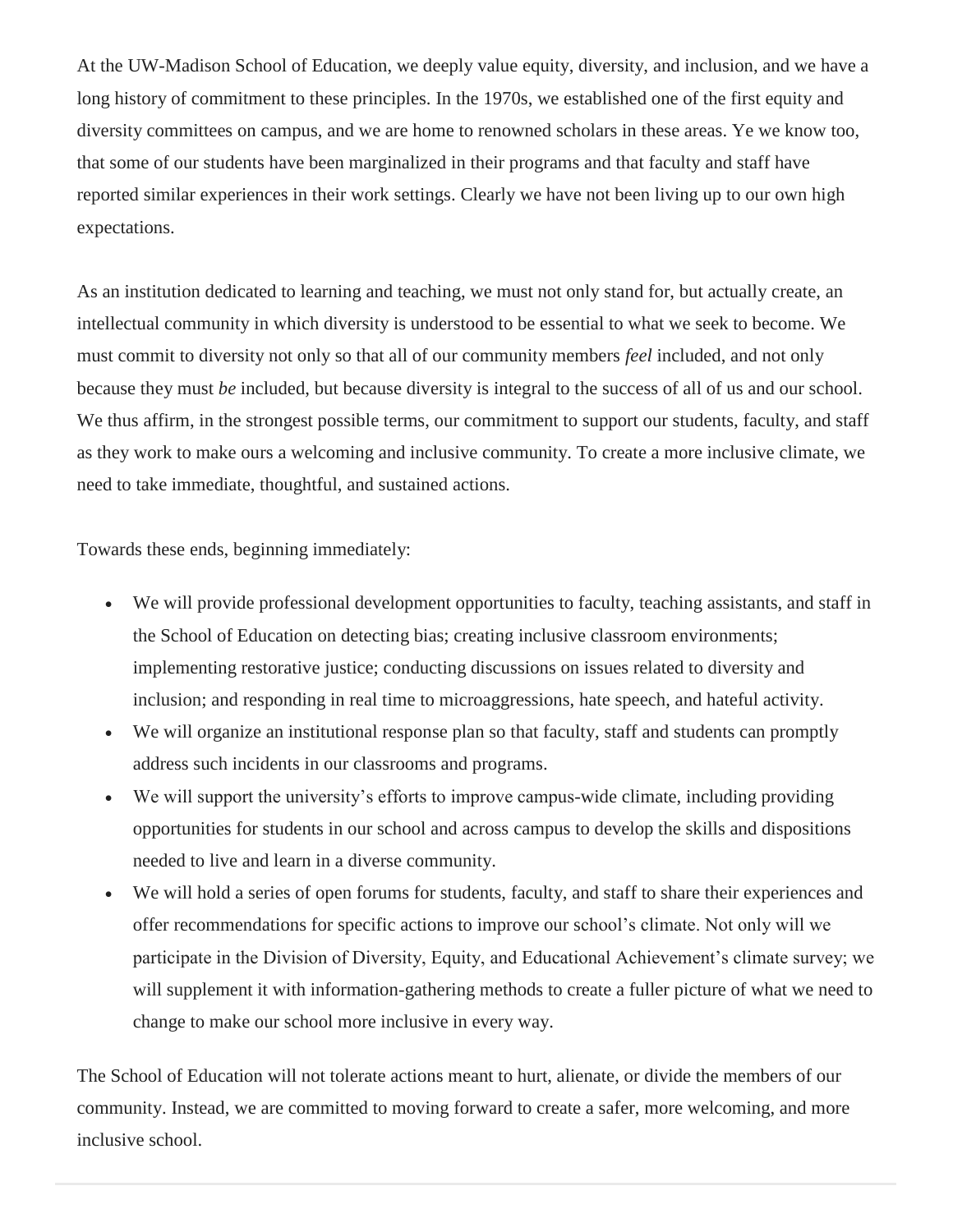Please join us in this work.

Sincerely,

hanis E. Huss

Diana Hess Dean, School of Education University of Wisconsin-Madison

Ann Archbold Chair, Theatre & Drama

ረገ

Brad Brown Chair, Educational Psychology

Eric Camburn Chair, Educational Leadership & Policy Analysis

ma Chan

Fong Chan Chair, Rehabilitation Psychology & Special Education

 $2211$ 

Dorothy Farrar-Edwards Chair, Kinesiology

**School of Education Chairs** 

Bith Grand

Beth Graue Chair, Curriculum & Instruction

**Bill Hovt** Chair, Counseling Psychology

 $N$  dom R tem

Adam Nelson Chair, Educational Policy Studies

Douglas Rosenberg Chair, Art

- Yu - We

Jin-Wen Yu Chair, Dance